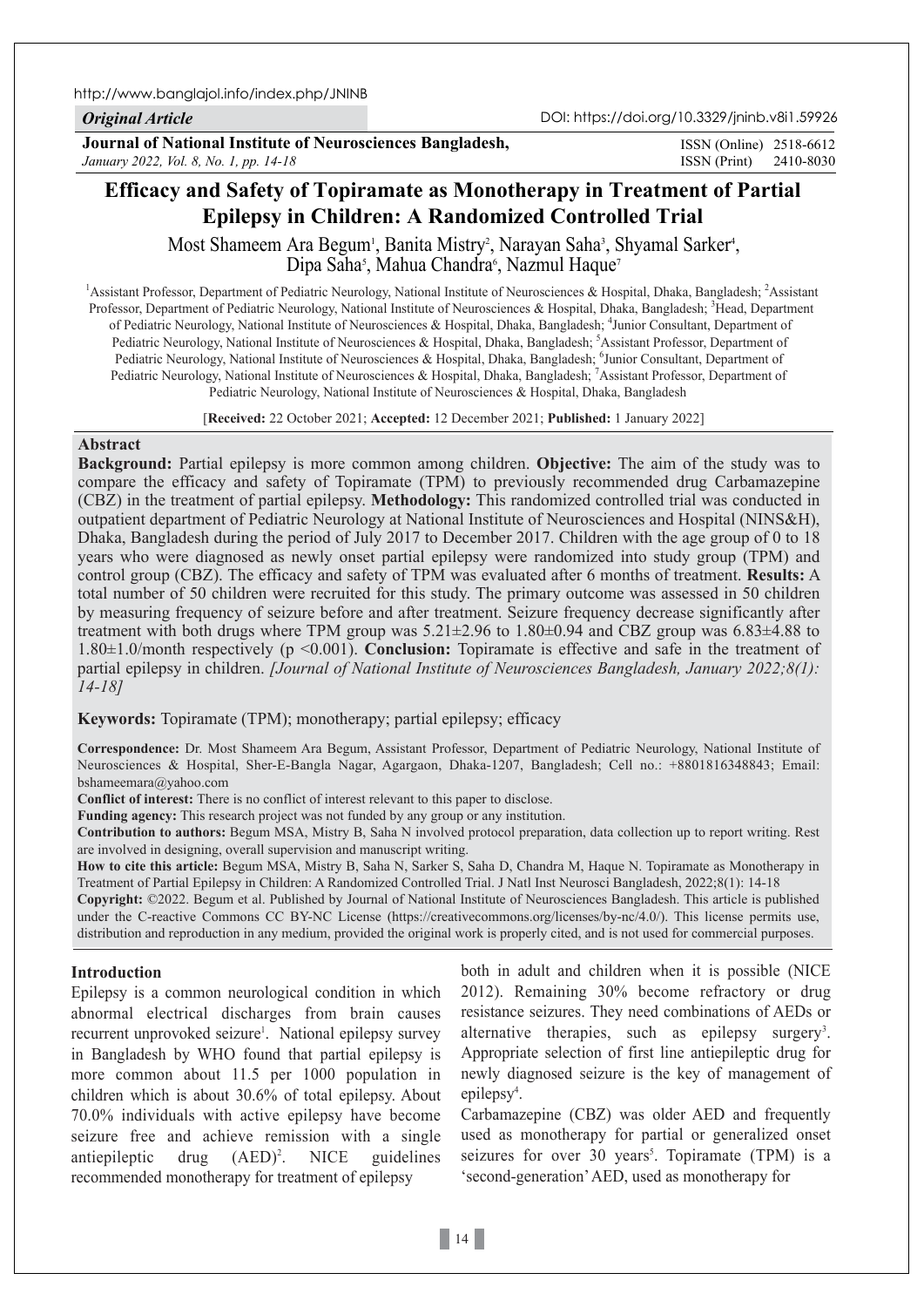epileptic seizures after proven efficacy in dose-controlled studies compared with carbamazepine and sodium valproate<sup>6</sup>. Epilepsy is a burden to the society. Optimal management improves health outcomes and can help to minimize other, often detrimental, impacts on social, educational and employment activity. Bangladesh is a densely populated country, of which 31% are children. Epilepsy is common in children about 8.6/1000 population. In a recent nationwide epilepsy survey it was found that partial epilepsy is more common about 11.5/1000 population in children, which is about 30.6% of total epilepsy in children, according to National epilepsy survey in Bangladesh by WHO (unpublished). Carbamazepine (CBZ) and oxcarbazepine are two recommended drug for treating partial epilepsy (ILAE, AAN, NICE). The life threatening side effects of CBZ is Steven Johnson syndrome which is 60 cases out of 100,000 but another recommended drug is topiramate (TPM) which has minimum side effect profile and currently available in our country. So the intention of our study is to compare the efficacy and side effects (if any) of TPM compared to previously recommended drug (CBZ) in the treatment of partial epilepsy.

### **Methodology**

**Study Settings and Population:** This was a randomized controlled trial done at the outpatient department of Pediatric Neurology, National Institute of Neurosciences & Hospital (NINSH), Dhaka, Bangladesh from July to December, 2017 for a period of 6 months. Children who were diagnosed with new onset partial seizure (simple partial, complex partial) of Pediatric age group (0 to 18 years) of both sexes and who had not history of other seizure type (GTCS or absence or myoclonic) in addition to partial epilepsy and not taking any drug for epilepsy as well as who were intended to be enrolled were randomized either as case (TPM treatment group) and control (CBZ treatment group). Prior to beginning of the study the research protocol was accepted by ethical review committee of NINS & H (ERC no-36 ) and informed written consent was taken from parents.

**Randomization and Blinding:** Randomization was done by lottery method with single blinding.

**Allocation:** Children were evaluated thereafter thorough detail history, clinical examination, biochemical parameters and EEG was done in every children. Initial starting dose was 5 mg/kg at night for CBZ and for TPM (2 mg/kg), given for 1 week. Then the drug was titrated by 5 mg/kg at 2 weeks interval, for CBZ up to 20 mg/ kg as a maintenance dose and TPM

was titrated up to 5 mg/kg as maintenance dose two weekly.

**Follow up and Outcomes Measures:** Patients were followed at 2 weeks, 1month, 3 month and 6 month of starting of treatment. Primary end point of the study was 6 months after treatment to find out the efficacy and safety of both TPM and CBZ. Any untoward effects of drugs were also recorded.

**Statistical analysis:** Statistical analysis of the study was done by using the Statistical Package for Social Science (SPSS) version 22.0. The result was presented in tables, figures and diagrams. Confidence interval was considered at 95% level. The qualitative data was expressed as frequency and percentage and the quantitative data was expressed as mean with standard deviation. Chi-square test and Fisher's Exact test was performed to compare between qualitative variables. Probability value less than 0.05 was taken as statistically significant.

## **Results**

The present study intended to see the efficacy of carbamazepine (CBZ) and Topiramate (TPM) in the treatment of partial epilepsy in children aged 0 to 18 years. In this study 50 children were randomly assigned into two groups among which 25 children were treated with CBZ and 25 children were treated with TPM. The primary outcome variable was decrease frequency of seizure before and after treatment. There was no significant difference between the two treatment groups in terms of age and sex (Table 1).

Table 1: Demographic Profile of the Patients among Study Population (n=50)

| <b>Variables</b>       | <b>Intervention</b>     | Control         | P value   |
|------------------------|-------------------------|-----------------|-----------|
| <b>Age Group</b>       | Group                   | Group           |           |
| $\cdot$ 1 to 5 Years   | 10 (40.0%)              | 8 (32.0%)       |           |
| $\cdot$ 6 to 10 Years  | 11 (44.0%)              | $10(40.0\%)$    |           |
| $\cdot$ 11 to 15 Years | $4(16.0\%)$             | $7(28.0\%)$     |           |
| $Mean \pm SD$          | $6.71 \pm 2.80$         | $6.99 \pm 3.46$ | $*0.751$  |
| Gender                 |                         |                 |           |
| $\bullet$ Male         | $15(60.0\%)$            | $14(56.0\%)$    | $**0.774$ |
| • Female               | $10(40.0\%)$ 11 (11.0%) |                 |           |
| Age of onset of        | $5.42 \pm 3.06$         | $3.89 \pm 3.86$ | $*0.128$  |
| seizure (years)        |                         |                 |           |

\*Unpaired t test and \*\*Chi-square test was done to measure the level of significance

Frequency of seizure measured by average seizure per month in individual cases before starting treatment were 6.83±4.88& 5.21±2.96 in CBZ and TPM group respectively. At 4th follow up the frequency was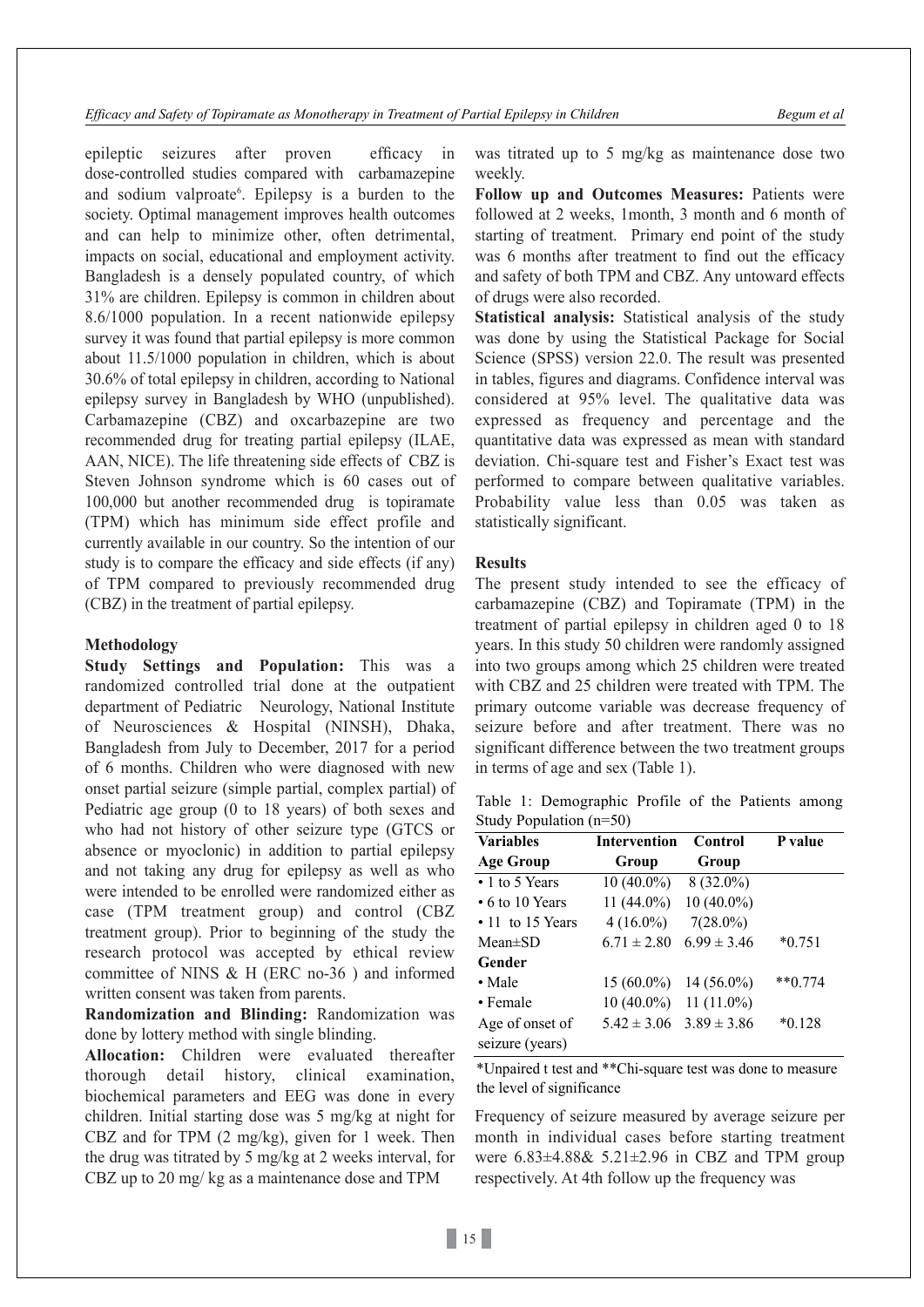decreased to  $1.80\pm1.06$  and  $1.86\pm0.94$  and p value was significant (0.001) (Table 2).

Table 2: Frequency of Seizure before and after Treatment in Two Groups (n=50)

| <b>Outcomes</b>                                      | Intervention | <b>Control</b>                  | <b>P</b> value |
|------------------------------------------------------|--------------|---------------------------------|----------------|
|                                                      | Group        | Group                           |                |
| Before treatment                                     |              | $5.21 \pm 2.96$ $6.83 \pm 4.88$ | $^{4}$ 0.180   |
| After treatment                                      |              |                                 |                |
| 1st follow up (2wks) $4.40 \pm 2.70$ 5.43 $\pm 4.97$ |              |                                 | 0.669          |
| 2nd follow up (1mon) $5.00 \pm 3.18$                 |              | $3.86 \pm 2.61$                 | 0.226          |
| 3rd follow up (3mon) $3.00 \pm 1.47$                 |              | $2.57 \pm 1.34$                 | 0.292          |
| 4th follow up (6mon) $1.86 \pm 0.94$                 |              | $1.80 \pm 1.06$                 | 0.837          |
| P value (before treatment 0.001                      |              | 0.001                           |                |
| vs at 4th follow up)                                 |              |                                 |                |

\*Unpaired t test was done to measure the level of significance

After 6 month follow up it was found that more than 90.0% cases seizure reduction occurred more in CBZ than TPM group but p value (0.889) was not significant pointing towards similar efficacy for the studied drug (Table 3).

Table 3: Outcome after 6 months of Treatment in Two Groups (n=50)

| <b>Response</b>  | Intervention Control P value |              |       |
|------------------|------------------------------|--------------|-------|
|                  | Group                        | Group        |       |
| No response      | $2(8.0\%)$ 1 $(4.0\%)$       |              |       |
| $>25.0$ to 50.0% | 11 $(44.0\%)$                | $13(52.0\%)$ |       |
| $>50.0$ to 90.0% | $6(24.0\%)$                  | $6(24.0\%)$  | 0.889 |
| $>90.0\%$        | $6(24.0\%)$                  | $5(20.0\%)$  |       |

Chi-square test was done to measure the level of significance

Common adverse reaction was skin rash, nausea, vomiting in CBZ group, and increase body temperature in TPM group. There was no significant difference (p=0.541) between two groups (Table 4).

Table 4: Adverse Events of Drugs in Two Groups (n=50)

| <b>Adverse</b>   | <b>Intervention</b> | Control    | P value |  |
|------------------|---------------------|------------|---------|--|
| <b>Effect</b>    | Group               | Group      |         |  |
| Nausea           | $0(0.0\%)$          | $1(4.0\%)$ |         |  |
| Anaemia          | $0(0.0\%)$          | $1(4.0\%)$ |         |  |
| Loss of appetite | $1(4.0\%)$          | $1(4.0\%)$ | 0.541   |  |
| Body temperature | $1(4.0\%)$          | $0(0.0\%)$ |         |  |
| Weight loss      | $1(4.0\%)$          | $0(0.0\%)$ |         |  |
| Rash             | $0(0.0\%)$          | $1(4.0\%)$ |         |  |
|                  |                     |            |         |  |

Chi-square test was done to measure the level of significance

# **Discussion**

Epilepsy is a common neurological condition in which abnormal electrical discharges from brain causes recurrent unprovoked seizure<sup>1</sup>. There are two main

types of seizure, focal and generalized<sup>2</sup>. Carbamazepine was amongst the earliest of the traditional drugs, licensed for the treatment of epileptic seizures and has been commonly used as monotherapy for partial-onset seizure<sup>3-4</sup>. Topiramate is a second-generation AED, licensed as monotherapy for epileptic seizures following demonstrations of efficacy in dose-controlled studies compared with 'traditional' AEDs such as carbamazepine and sodium valproate<sup>5-6</sup>.

This is a randomized control trial study which was done over 6 month period at outpatient department of pediatric neurology department at National Institute of Neurosciences and Hospital, Dhaka to compare the efficacy of topiramate as a monotherapy in case of partial epilepsy of children in respect to carbamazepine.

According to selection criteria 50 patient were enrolled. Every patient came to regular follow up and were analyzed. In this study basic demographic data such as age, sex, and weight were comparable both in study and control group. In this study mean age of the patients was  $6.99\pm3.46$  in CBZ group and  $6.71 + 2.80$  in TPM group which was consisted with other studies $6-8$ .

In this study male predominance in both group is reported. Male were 14(56%) cases, 15(60%) cases and Female were  $11(11\%)$  cases and  $10(40\%)$  cases respectively. Other studies also found this type of male predominance than female that are also similar to our study $9-11$ . The reason for male predominance may be due to more attention of family members.

In this study some important clinical variables were evaluated. Among them we observed mean age of onset of seizure 3.89±3.86 in CBZ group and 5.42±3.06 in TPM group, which is consistent with other studies $12-13$ .

In this study it was found that 32.0%children has h/o perinatal asphyxia in CBZ group and (52%) in case of TPM group, developmental delay present in 20.0% cases and  $12.0\%$ CBZ and TPM group respectively<sup>13-15</sup>. Other studies showed mainly of meningitis, stroke are associated features and this is not consistence with the present study<sup>16-17</sup>. Reason for this may be due to lack of hospital delivery and ignorance.

In this study, it is shown that frequency of seizure before treatment, it was  $6.83+3.88$  and  $5.21+2.96$  in both the group per month but decreases after treatment about 1.80+1.06 and 1.86+.94 respectively which was statistically significant. Another study showed that average 12 seizure occur per month in both groups $18-19$ . Main outcome variables like reduction of frequency of seizure, response to drug and adverse events were evaluated in this present study. At the end of the 3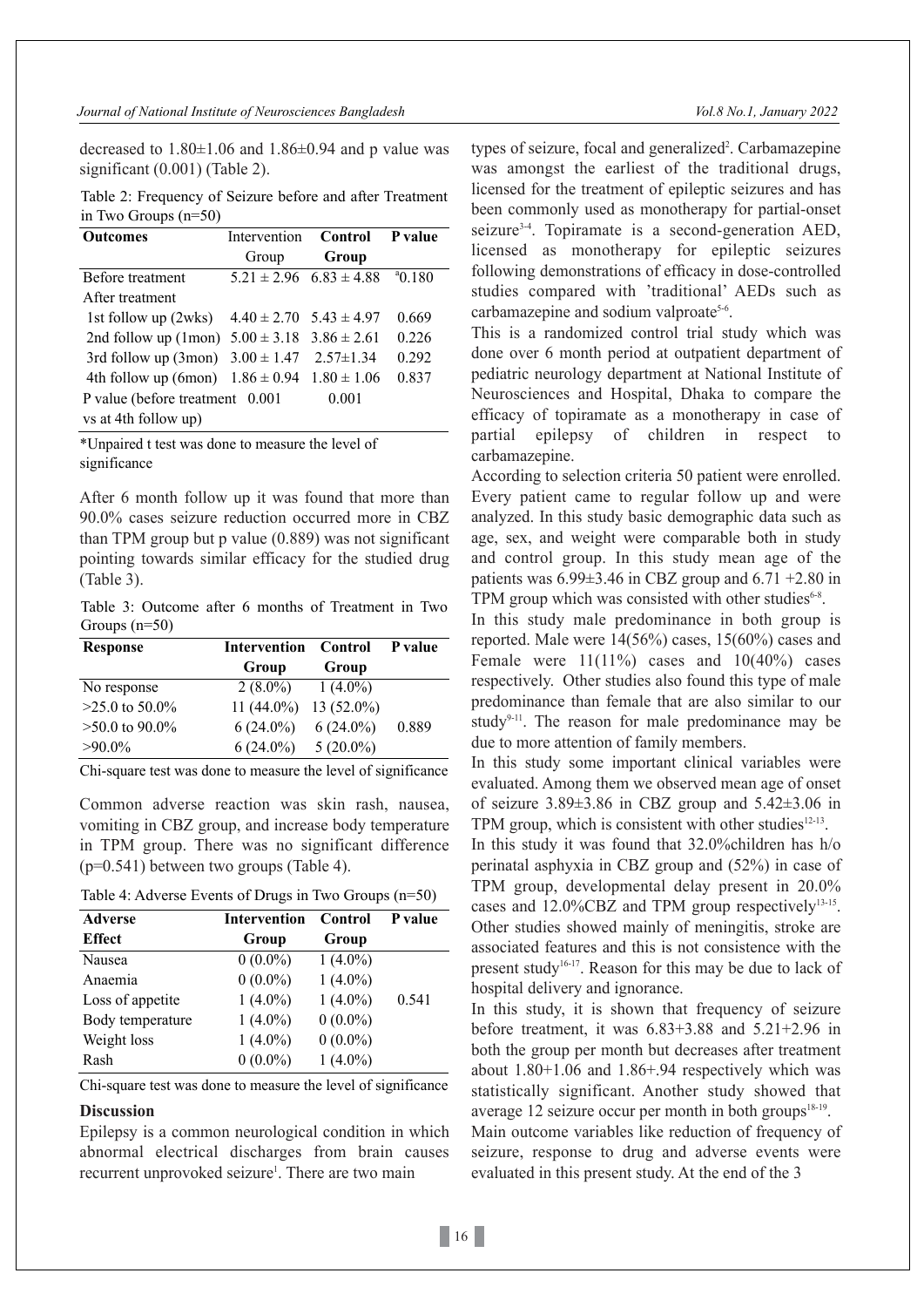months follow up it was found that no response occur in case of 20% cases of CBZ group and 12.0% cases in TPM group. About 20.0% children developed more than 50.0% seizure reduction in CBZ group and in TPM group it was 28.0%, more than 90.0% reduction of seizure frequency occur in CBZ group (20.0%) and (16.0%) in TPM group that is almost same and p value was not significant (p value 0.803). Which was not consistent with other studies $20-21$  one study showed that after 3 months response to TPM was favourable<sup>22</sup>. It may be due to non-compliance of the drug.

At the end of 6 months follow up it was found that more than 90.0% reduction of seizure also more in CBZ group than in TPM group but it was not statistically significant (p=0.889) which is consistent Cochrane database review<sup>23</sup>. By comparing the effectiveness of TPM and CBZ in partial epilepsy adverse events profiles are very low. In this study it was fond that in CBZ group 16.0% and in TPM group 12.0% patient shows adverse effects. Adverse effects are nausea (4.0%), anaemia (4.0%) and rash (4.0%) in CBZ group and increase body temperature and loss of weight (4.0%) in TPM group. Both groups of patient shows loss of appetite  $(4.0\%)^{24-25}$ . For this events no need to discontinue the treatment. In another RCT study similar adverse event that is nausea, weight loss, increase body temperature occurred but higher events of dizziness and fatigue in their study which was not consistent with our study<sup>13</sup>. The strength of the trial was that treatment was randomized. Other strength was the complete follow up of 50 children for the primary outcome. EEG was done for documentation with clinical seizure.

#### **Conclusion**

The current study has demonstrated that both the drugs are equally effective in treatment of childhood partial epilepsy with no significant untoward effects. Multicenter, double blinded, larger sample size, longer duration study from various ethnic group should be carried out.

#### **References**

1. Nevitt SJ, Smith CT, Weston J, Marson AG. Lamotrigine versus carbamazepine monotherapy for epilepsy: an individual participant data review. Cochrane Database of Systematic Reviews. 2018(6).

2. Nolan SJ, Sutton L, Marson A, Tudur Smith C. Consistency of outcome and statistical reporting of time-to-event data: the impact on Cochrane Reviews and meta-analyses in epilepsy. Better knowledge for better health. 21st Cochrane Colloquium; 2013 September 19-23; Quebec City, Canada. Quebec City, Canada: The Cochrane Collaboration, 2013: 114–5

3. Mohammad QD, Saha NC, Alam MB, Hoque SA, Islam A, Chowdhury RN, Hussain ME, Chowdhury YS, Hossain S, Chowdhury MA, Rahman M. Prevalence of epilepsy in Bangladesh: Results from a national household survey. Epilepsia Open. 2020;5(4):526-36.

4. Bell GS, Neligan A, Sander JW. An unknown quantity-the worldwide prevalence of epilepsy. Epilepsia 2014;55(7): 958–62

5. Boldyreva SR, AIu E. Comparative efficacy of carbamazepine, valproic acid and topiramate in symptomatic and cryptogenic frontal lobe epilepsy in children. Zhurnal Nevrologii i Psikhiatrii Imeni SS Korsakova. 2010;110(6):58-65.

6. Zhu F, Lang SY, Wang XQ, Shi XB, Ma YF, Zhang X, Chen YN, Zhang JT. Long-term effectiveness of antiepileptic drug monotherapy in partial epileptic patients: A 7-year study in an epilepsy center in China. Chinese Medical Journal. 2015;128(22):3015-22.

7. Marson A, Smith D, Tudur Smith C, Williamson P, Jacoby A, Chadwick D. Carbamazepine versus gabapentin, lamotrigine, oxcarbazepine and Carbamazepine versus gabapentin, lamotrigine, oxcarbazepine and topiramate for epilepsy: results from arm A of the SANAD trial. Epilepsia 2006;47 (Suppl 4):272 8. Arya R, Glauser TA. Pharmacotherapy of focal epilepsy in children: a systematic review of approved agents. CNS drugs. 2013;27(4):273-86.

9. Chan CJ, Zou G, Wiebe S, Speechley KN. Global assessment of the severity of epilepsy (GASE) Scale in children: Validity, reliability, responsiveness. Epilepsia. 2015;56(12):1950-6.

10. Kishk N, Mourad H, Ibrahim S, Shamloul R, Al-Azazi A, Shalaby N. Sex differences among epileptic patients: a comparison of epilepsy and its impacts on demographic features, clinical characteristics, and management patterns in a tertiary care hospital in Egypt. The Egyptian Journal of Neurology, Psychiatry and Neurosurgery. 2019;55(1):1-8

11. Glauser T, Ben‐Menachem E, Bourgeois B, Cnaan A, Guerreiro C, Kälviäinen R, Mattson R, French JA, Perucca E, Tomson T, ILAE Subcommission on AED Guidelines. Updated ILAE evidence review of antiepileptic drug efficacy and effectiveness as initial monotherapy for epileptic seizures and syndromes. Epilepsia. 2013;54(3):551-63

12. Sivkova SN, Milovanova OA, Zaĭkova FM. Optimization of treatment focal forms of epilepsy in young children. Zhurnal Nevrologii i Psikhiatrii Imeni SS Korsakova. 2011;111(9):43-7

13. Arya R, Glauser TA. Pharmacotherapy of focal epilepsy in children: a systematic review of approved agents. CNS drugs. 2013;27(4):273-86

14. Glass HC, Hong KJ, Rogers EE, Jeremy RJ, Bonifacio SL, Sullivan JE, Barkovich AJ, Ferriero DM. Risk factors for epilepsy in children with neonatal encephalopathy. Pediatric research. 2011;70(5):535-40

15. Suresh SH, Chakraborty A, Virupakshaiah A, Kumar N. Efficacy and safety of levetiracetam and carbamazepine as monotherapy in partial seizures. Epilepsy research and treatment. 2015;2015.

16. Rosati A, De Masi S, Guerrini R. Antiepileptic drug treatment in children with epilepsy. CNS drugs. 2015;29(10):847-63.

17. Kim JM, Kwon S, Seo HE, Choe BH, Cho MH, Park SP. Long-term effectiveness and tolerability of topiramate in children with epilepsy under the age of 2 years: 4-year follow-up. Journal of Korean medical science. 2009;24(6):1078-82.

18. Habib M, Khan SU, Hoque MA, Mondal MB, Hasan AT, Chowdhury RN, Haque B, Rahman KM, Chowdhury AH, Ghose SK, Mohammad QD. Antiepileptic drug utilization in Bangladesh: experience from Dhaka Medical College Hospital. BMC research notes. 2013;6(1):1-8.